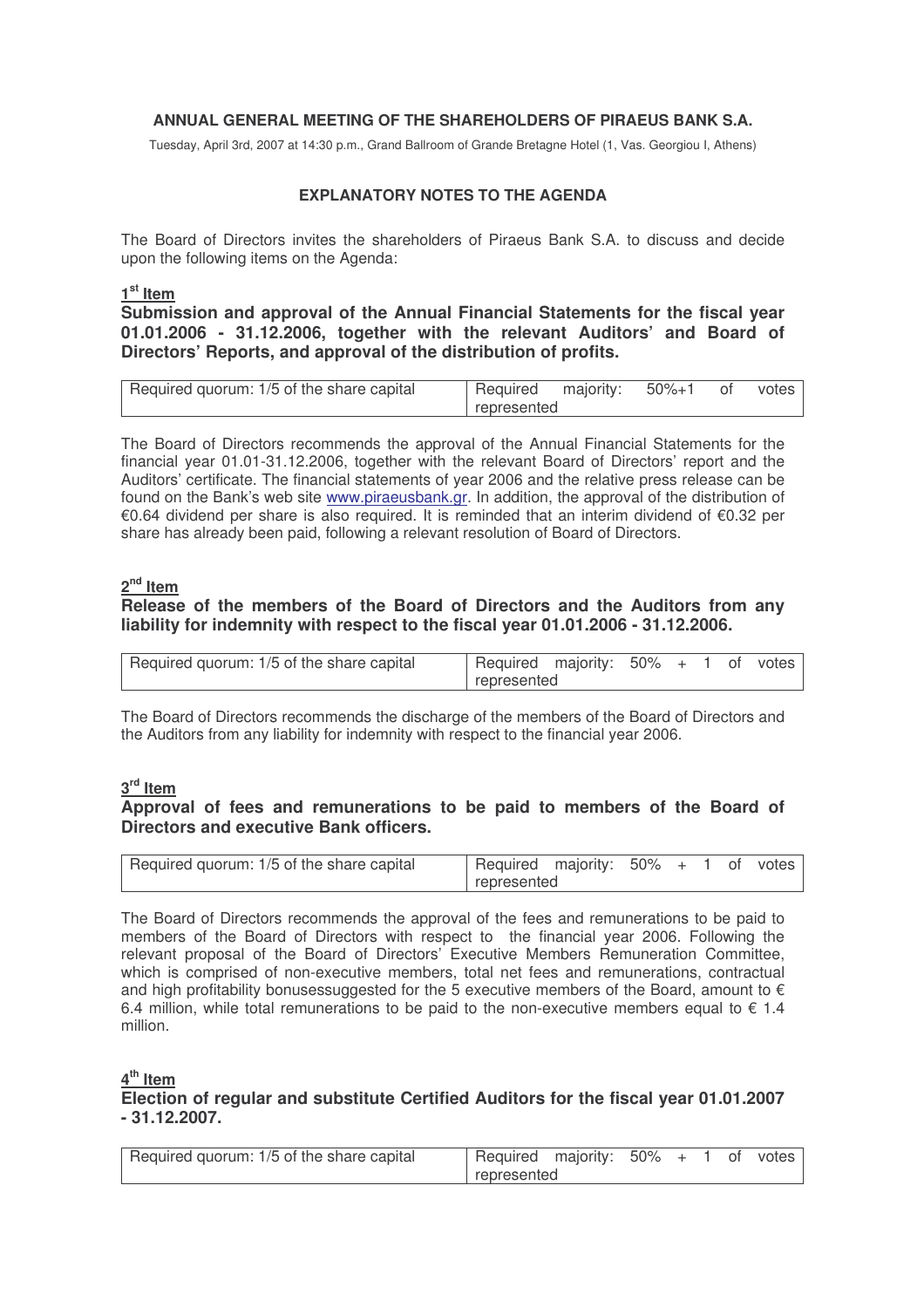The Board of Directors recommends the reappointment of PriceWaterhouseCoopers SA as auditors of the parent and consolidated financial statements for the period 01.01-31.12.2007.

## **5 th Item**

# **Ratification for the election of Members of the Board of Directors in substitution of resigned members.**

| Required quorum: 1/5 of the share capital | Required majority: 50% + 1 of votes |  |  |  |
|-------------------------------------------|-------------------------------------|--|--|--|
|                                           | represented                         |  |  |  |

The Board of Directors recommends the ratification of the election of members of the Board of Directors, who were elected in substitution of resigned members.

#### **6 th Item Preliminary approval for remunerations to be paid to members of the Board of Directors.**

| Required quorum: 1/5 of the share capital | Required majority: $50\% + 1$ of votes |
|-------------------------------------------|----------------------------------------|

The Board of Directors requests the preliminary approval of remunerations to be paid to the members of the Board of Directors in 2007. Following the relevant proposal of the Board of Directors' Executive Members Remuneration Committee, which is comprised of non-executive members, the proposed remuneration of all members of the BoD, will remain unchanged compared to the levels of year 2006.

# **7 th Item**

## **Share Buyback Program, in accordance with article 16, par. 5 to 14 of law 2190/1920.**

| Required quorum: 1/5 of the share capital | Required majority: 50% + 1 of votes |  |  |  |  |  |
|-------------------------------------------|-------------------------------------|--|--|--|--|--|
|                                           | represented                         |  |  |  |  |  |

The Board of Directors recommends the establishment of a new share buyback program, in accordance with the provisions of the article 16, par. 5 to 14 of law 2190/1920. The requested permission is for the acquisition of up to 10% of the share capital for the period of 3.4.2007- 3.4.2008. The purchase of the own shares will be proposed to be executed within the price range of  $\xi$  10 -  $\xi$  40.

## **8 th Item**

**Granting permission to Directors and executive officers of the Bank to participate in the management of affiliated (pursuant to article 42e, par. 5, law 2190/1920) companies of the Bank, in accordance with article 23, law 2190/1920.**

| Required quorum: 1/5 of the share capital | Required majority: 50% + 1 of votes |  |  |  |  |  |
|-------------------------------------------|-------------------------------------|--|--|--|--|--|
|                                           | represented                         |  |  |  |  |  |

The Board of Directors requests the granting of permission to Directors and executive officers of the Bank to participate in the management of affiliated companies of the Bank, aiming at the coordination of activities at Group level.

**9 th Item**